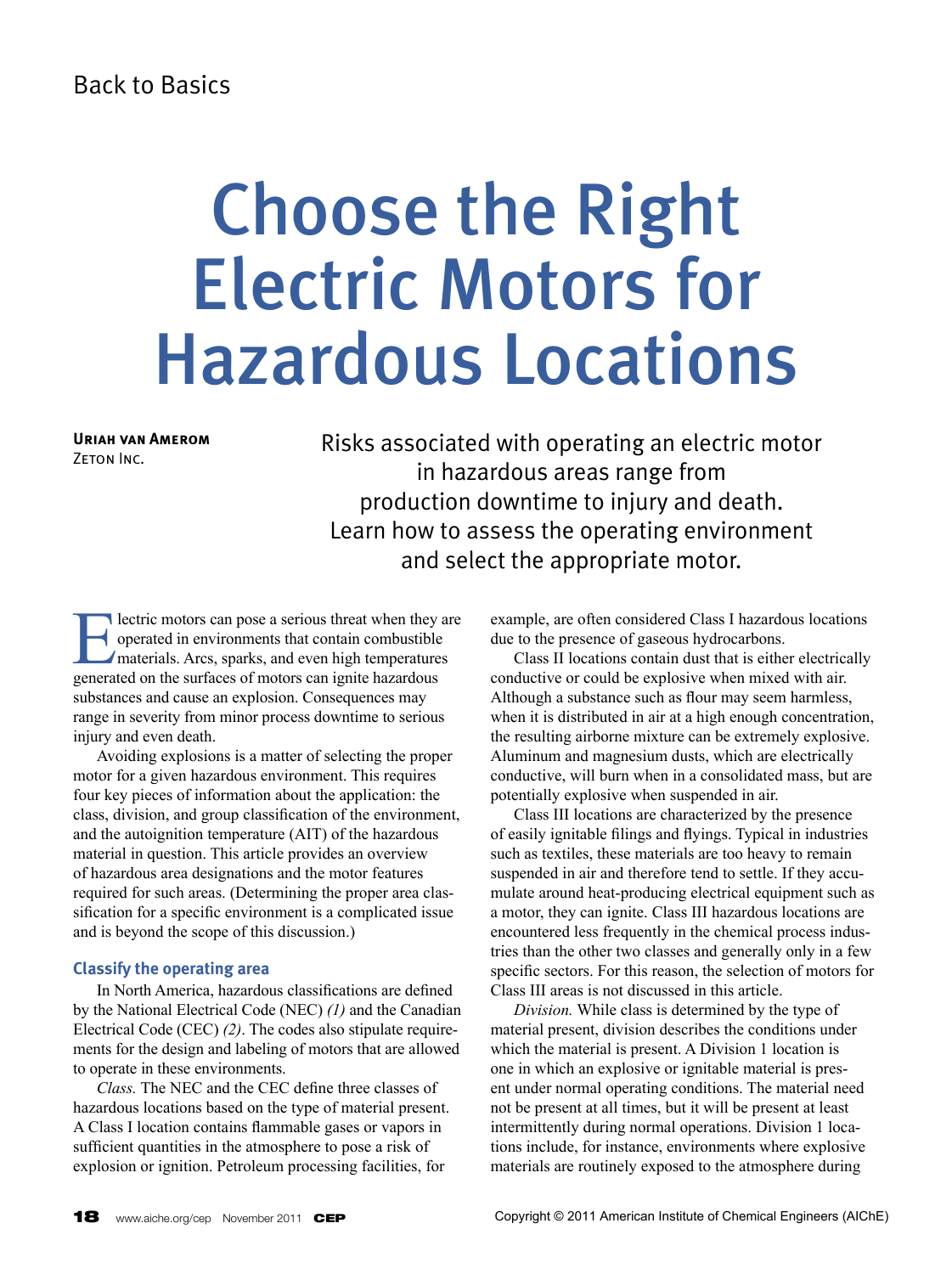regular operation and scheduled maintenance. In contrast, in Division 2 locations, hazardous substances are handled or stored only under abnormal conditions, such as a containment failure that results in a leak or spill.

*Group.* Class I and Class II locations are further divided into groups based on the behavior of the hazardous material after it has been ignited. Groups A, B, C, and D are used for Class I environments, Groups E, F, and G for Class II areas.

Group A includes only acetylene, a colorless hydrocarbon gas that creates an intense explosion when ignited. Group D, in contrast, contains such materials as ammonia and propane. Although both acetylene and propane are hazardous, the former will react more violently when ignited. Table 1 provides some examples of the hazardous materials included in each group.

*Autoignition temperature.* The fourth piece of information needed to select motors for hazardous locations is the autoignition temperature (also known as the minimum ignition temperature or kindling point) of the hazardous material. The AIT refers to the minimum temperature at which there is sufficient energy for a chemical to ignite spontaneously, even without a spark, flame, or other source of ignition.

The theoretical AITs of hazardous materials are determined through standard testing procedures. In practice, however, actual AITs may vary significantly from published values because AIT is largely affected by several factors, including oxygen concentration, pressure, and system volume. Therefore, literature values of AIT should be considered guides rather than definitive parameters for the safe operation of electric motors.

The AITs of mixtures of hazardous gases cannot easily be determined. A common solution is to consider only the lowest AIT of all the component gases, although this approach is likely to be overly conservative. The AITs of various Class I and Class II hazardous materials are provided in Table 1.

## **Class I, Division 1 motors**

Motors for use in environments deemed Class I, Division 1 must be built and labeled as explosion-proof. An explosion-proof motor has several important characteristics. First, the motor must be constructed in such a way that it will be able to completely contain an internal explosion without rupturing. It is important to note that an explosionproof motor is not necessarily designed to prevent an explosion — only to confine an explosion within its housing. In fact, explosion-proof motors are designed under the assumption that over time, the motor's internal atmosphere will become the same as the hazardous operating environment, and an internal motor fault could then cause an explosion within the motor. Designing a motor to contain an

explosion is not a simple task, as it requires careful consideration of the strength of the materials used in the enclosure and the motor hardware.

If an explosion does occur within the motor, hot gases must be able to escape after an initial buildup of pressure upon ignition. The second characteristic of explosion-proof

| Table 1. Examples of different groups and classes of<br>materials with their autoignition temperatures. |       |                    |                                                                                         |                                           |  |
|---------------------------------------------------------------------------------------------------------|-------|--------------------|-----------------------------------------------------------------------------------------|-------------------------------------------|--|
|                                                                                                         |       | <b>Hazardous</b>   |                                                                                         | <b>Autoignition</b><br><b>Temperature</b> |  |
| <b>Class</b>                                                                                            | Group | <b>Material</b>    | °C                                                                                      | °F                                        |  |
| I                                                                                                       | A     | Acetylene          | 305                                                                                     | 581                                       |  |
|                                                                                                         | в     | <b>Butadiene</b>   | 420                                                                                     | 788                                       |  |
|                                                                                                         |       | Ethylene Oxide     | 570                                                                                     | 1,058                                     |  |
|                                                                                                         |       | Hydrogen           | 500                                                                                     | 932                                       |  |
|                                                                                                         | С     | Acetaldehyde       | 175                                                                                     | 347                                       |  |
|                                                                                                         |       | Cyclopropane       | 498                                                                                     | 928                                       |  |
|                                                                                                         |       | Diethyl Ether      | 180                                                                                     | 356                                       |  |
|                                                                                                         |       | Ethylene           | 450                                                                                     | 842                                       |  |
|                                                                                                         |       | Isoprene           | 398                                                                                     | 743                                       |  |
|                                                                                                         | D     | Acetone            | 465                                                                                     | 869                                       |  |
|                                                                                                         |       | Ammonia            | 651                                                                                     | 1,204                                     |  |
|                                                                                                         |       | Benzene            | 498                                                                                     | 928                                       |  |
|                                                                                                         |       | <b>Butane</b>      | 287                                                                                     | 550                                       |  |
|                                                                                                         |       | Ethane             | 472                                                                                     | 882                                       |  |
|                                                                                                         |       | Ethanol            | 363                                                                                     | 685                                       |  |
|                                                                                                         |       | Gasoline           | 246-280                                                                                 | 475–536                                   |  |
|                                                                                                         |       | Methane            | 537                                                                                     | 999                                       |  |
|                                                                                                         |       | Propane            | 450                                                                                     | 842                                       |  |
|                                                                                                         |       | Styrene            | 490                                                                                     | 914                                       |  |
| II                                                                                                      | E     | Aluminum           | 650<br>370<br>580<br>620<br>330<br>630<br>610<br>400<br>500<br>450<br>350<br>480<br>380 | 1,202                                     |  |
|                                                                                                         |       | <b>Bronze</b>      |                                                                                         | 698                                       |  |
|                                                                                                         |       | Chromium           |                                                                                         | 1,076                                     |  |
|                                                                                                         |       | Magnesium          |                                                                                         | 1,148                                     |  |
|                                                                                                         |       | Titanium           |                                                                                         | 626                                       |  |
|                                                                                                         |       | Zinc               |                                                                                         | 1,166                                     |  |
|                                                                                                         | F     | Coal               |                                                                                         | 1,130                                     |  |
|                                                                                                         | G     | Corn               |                                                                                         | 752                                       |  |
|                                                                                                         |       | Nylon              |                                                                                         | 932                                       |  |
|                                                                                                         |       | Polyethylene       |                                                                                         | 842                                       |  |
|                                                                                                         |       | Sugar              |                                                                                         | 662                                       |  |
|                                                                                                         |       | Wheat              |                                                                                         | 896                                       |  |
|                                                                                                         |       | <b>Wheat Flour</b> |                                                                                         | 716                                       |  |
| Source: (3, 4).                                                                                         |       |                    |                                                                                         |                                           |  |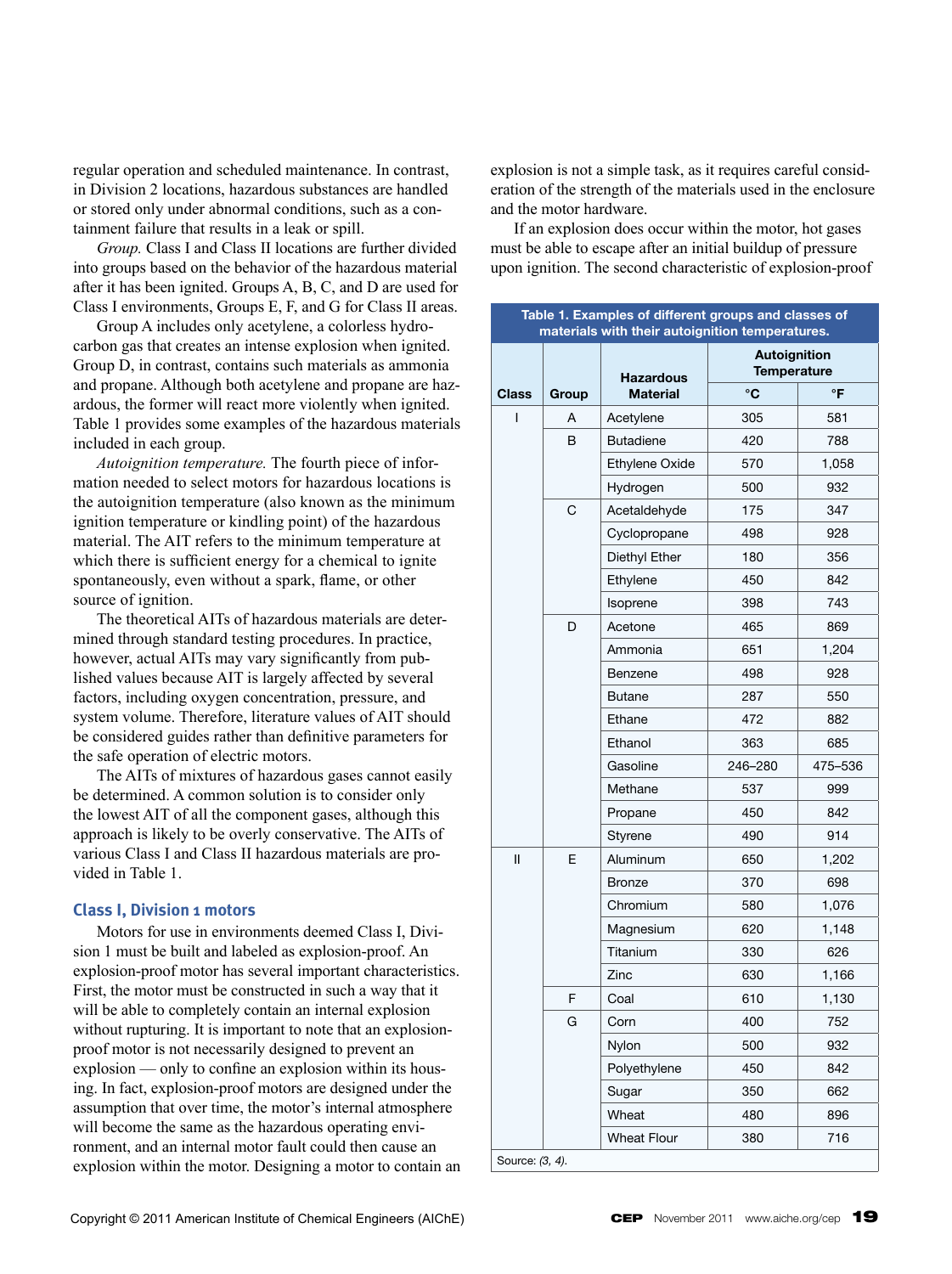## **The International Electrotechnical Commission Classification Method**

**D**oth the NEC and the CEC have adopted an alterna-<br>Dive method of hazardous location designation based on the standards of the International Electrotechnical Commission (IEC). The IEC method, which applies only to Class I locations, uses class, zone, and group to describe hazardous areas, somewhat similar to the North American method's class, division, and group designations.

The definition of Class I is the same under both systems. Whereas the NEC/CEC method categorizes the conditions under which the material is present into two divisions, the IEC method uses three zones. Zones 0 and 1 refer to continuous and intermittent hazards, respectively, and are encompassed by Division 1 (normal operation). Zone 2 is the same as Division 2 and refers to hazards that are present only under abnormal circumstances. Chart 1 below compares the definitions of Zones 0, 1, and 2 and Divisions 1 and 2.

Materials that react most violently when ignited are classified by the IEC method as Group IIC, which encompasses both Groups A and B of the North American method. Materials in Groups IIB and IIA react with less severity. Chart 2 provides a simple cross-reference of the groups for the IEC and North American methods.

Applying either of the two methods of designating hazardous locations and specifying motors suitable for use within them is acceptable. However, one method should be used throughout an entire facility. There are exceptions to this rule, and in some cases it is permissible to use equipment approved by one method in an area bearing the equivalent classification of the other system.

| Chart 1. The IEC method uses zones instead of<br>divisions to rate a hazardous location. |                                 |                             |  |  |  |
|------------------------------------------------------------------------------------------|---------------------------------|-----------------------------|--|--|--|
| <b>Presence of Hazard</b>                                                                | <b>NEC/CEC</b><br><b>Method</b> | <b>IEC</b><br><b>Method</b> |  |  |  |
| Continuously                                                                             | Division 1                      | Zone 0                      |  |  |  |
| Intermittently                                                                           |                                 | Zone 1                      |  |  |  |
| Under abnormal conditions                                                                | Division 2                      | Zone 2                      |  |  |  |

**Chart 2. The IEC and the North American methods share the same definition for group, but the groupings themselves are different.**

| <b>Typical Hazard</b>                        | <b>NEC/CEC</b><br><b>Method Group</b> | <b>IEC Method</b><br>Group |  |  |  |
|----------------------------------------------|---------------------------------------|----------------------------|--|--|--|
| Acetylene                                    | А                                     | IIС                        |  |  |  |
| Hydrogen, Butadiene,<br>Ethylene, etc.       | в                                     |                            |  |  |  |
| Carbon Monoxide.<br>Hydrogen Sulfide, etc.   | C.                                    | llВ                        |  |  |  |
| Gasoline, Ammonia,<br>Ethanol, Propane, etc. |                                       | IIА                        |  |  |  |

motors is that they are constructed in such a way that any hot gases escaping the enclosure are forced to exit through long, narrow openings known as flame paths. As gases travel along these paths, flames must be quenched and the material must be cooled to a temperature low enough to prevent a further explosion in the external hazardous atmosphere. A typical flame path can run along the shaft of an electric motor, or be designed into flanged and threaded joints in explosion-proof enclosures.

The group of the Class I, Division 1 material provides further guidance on the construction details required of an explosion-proof electric motor. In general, motors built for groups with more-severe explosion hazards require stronger enclosures and longer flame paths with tighter tolerances. Since the Group A gas, acetylene, results in the most violent explosion when ignited, explosion-proof motors for use in a Class I, Division 1, Group A location require the highest enclosure strength. Furthermore, flame paths must be longer and tighter for a Group A location than, for instance, a Group D environment containing only propane.

In addition to having an explosion-proof enclosure, motors for use in Class I, Division 1 locations must not develop surface temperatures hot enough to cause spontaneous ignition of hazardous gases in the external atmosphere. The motor is assigned a temperature code (T-code) — an identification number that describes the maximum temperature of surfaces subject to contact with hazardous materials. The indicated maximum temperature applies under all conditions, including burnout, overload, and locked rotor. Table 2 shows the T-codes and corresponding maximum temperatures for the NEC/CEC and IEC schemes.

The motor's T-code must be correlated with the AIT of the hazardous gas (or mixture) in the surrounding atmosphere. Consider, for example, a Class I, Division 1 location containing gasoline, a Group D material. The AIT of gasoline falls in the range of 246–280°C, depending on composition. Considering the lowest value in the range, a motor that is to be used in such a location must have a T-code rating of at least T2C. That is, to ensure that the gasoline will not spontaneously ignite when it contacts the enclosure, the surface temperature of the motor cannot exceed 230°C.

Devices that protect against thermal overload may be required for electric motors to achieve lower T-code rating. For instance, larger motors often have a winding thermostat — *i.e.*, a device with normally closed contacts that is connected to the motor's starter and interrupts power to the motor in the event of excessive internal temperature. In its simplest form, a bimetallic strip acts as a temperature-activated switch. When the windings of the motor reach a preset temperature, the switch opens, shutting down the motor. Using such a device allows the maximum surface temperature of the motor to remain within the limits prescribed by a particular T-code.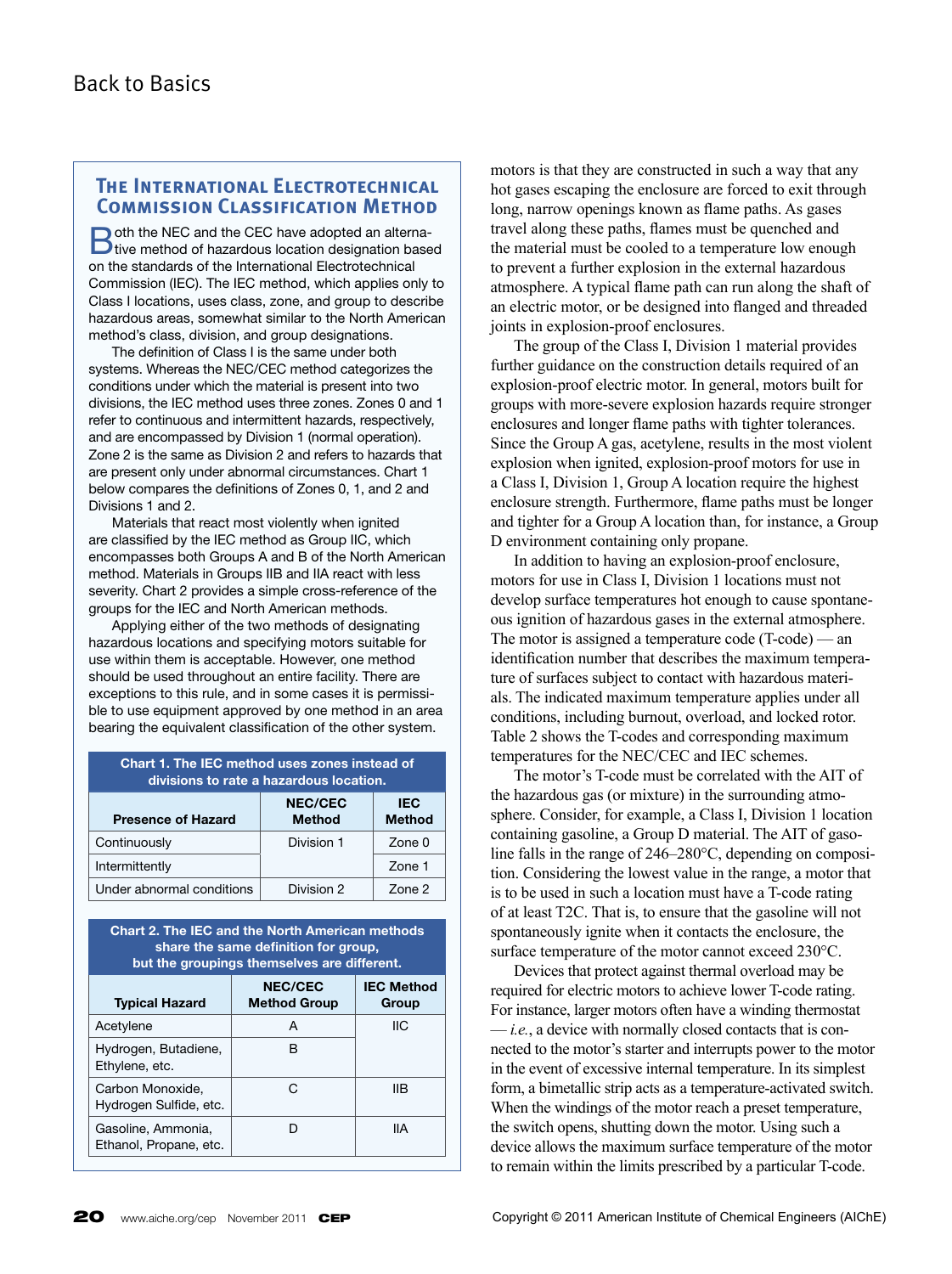| uses the same T-codes as the North American method,<br>but omits the subclasses. |                                |                                    |           |  |  |  |
|----------------------------------------------------------------------------------|--------------------------------|------------------------------------|-----------|--|--|--|
| <b>NEC/CEC</b>                                                                   | <b>IEC</b>                     | <b>Maximum Surface Temperature</b> |           |  |  |  |
| <b>Method</b><br><b>T-Code</b>                                                   | <b>Method</b><br><b>T-Code</b> | °C                                 | $\circ$ F |  |  |  |
| T1                                                                               | T1                             | 450                                | 842       |  |  |  |
| T <sub>2</sub>                                                                   | T <sub>2</sub>                 | 300                                | 572       |  |  |  |
| T <sub>2</sub> A                                                                 |                                | 280                                | 536       |  |  |  |
| T <sub>2</sub> B                                                                 |                                | 260                                | 500       |  |  |  |
| T <sub>2</sub> C                                                                 |                                | 230                                | 446       |  |  |  |
| T <sub>2</sub> D                                                                 |                                | 215                                | 419       |  |  |  |
| T <sub>3</sub>                                                                   |                                | 200                                | 392       |  |  |  |
| T3A                                                                              | T3                             | 180                                | 356       |  |  |  |
| T <sub>3</sub> B                                                                 |                                | 165                                | 329       |  |  |  |
| T <sub>3</sub> C                                                                 |                                | 160                                | 320       |  |  |  |
| T <sub>4</sub>                                                                   | T <sub>4</sub>                 | 135                                | 275       |  |  |  |
| T <sub>4</sub> A                                                                 |                                | 120                                | 248       |  |  |  |
| T <sub>5</sub>                                                                   | T <sub>5</sub>                 | 100                                | 212       |  |  |  |
| T6                                                                               | T6                             | 85                                 | 185       |  |  |  |

**Table 2. The IEC method of hazardous area classification uses the same T-codes as the North American method,** 

The next step is identifying an electric motor that meets the above requirements for use in a Class I, Division 1 hazardous location. While the trained eye may be able to spot an explosion-proof motor enclosure, determining exactly what group(s) it is suitable for and the T-code rating of the motor is more difficult. Fortunately, manufacturers must supply these motors with nameplates that clearly display the class and group(s) for which the explosion-proof motor is appropriate, along with its T-code rating. This information can be included on the main motor nameplate, or presented on a separate, nearby nameplate.

An explosion-proof motor used to run a compressor is shown in Figure 1. The motor is rated for use in a Class I, Group D location and has a T-code rating of T3B, as illustrated by its nameplate in Figure 2. Note that the motor is also rated for use in a Class II environment.

## **Class I, Division 2 motors**

It stands to reason that any motor considered suitable for a Class I, Division 1 location should also be appropriate for a similar environment containing the same hazardous materials but deemed Division 2. Indeed, an explosionproof motor certified for use in a Class I, Division 1 location — where a hazardous material is present under normal operating conditions — may also be operated in a Class I, Division 2 area — where the hazard is present only during upset conditions — assuming the motor meets the group and T-code requirements.

However, the minimum requirements for Division 2 locations are actually less stringent than those for Division 1 locations. A totally enclosed, fan-cooled (TEFC) motor, or even an open, drip-proof (ODP) motor, may be used in a Division 2 environment, provided it does not have arc-producing brushes or switching mechanisms, which could act as ignition sources. If the motor includes a space heater, its surface temperature may not exceed 80% of the AIT of the hazardous gas or vapor.

The temperature of the motor itself must also be considered. In practice, this means that in a Class I, Division 2 location, three-phase induction motors with sufficiently low surface temperatures and no sparking parts can be used, because it is very unlikely that a spark-producing failure will occur at the same time that combustible materials are present due to a spill, leak, or other system upset.

One could reasonably conclude, then, that it would be easier to specify an explosion-proof motor for use in a Class I, Division 2 location than to convince the authority having jurisdiction over the applicable code that a non-explosionproof motor is suitable. This approach (which has been taken by some equipment users in the past) is a safe one, but it has a significant drawback. Installation costs for labor and materials may be two to three times more for an explosionproof motor than for an equivalent non-explosion-proof one, depending on the size of the motor.

*Article continues on next page*



**Figure 1.** An explosion-proof motor is used to run a compressor.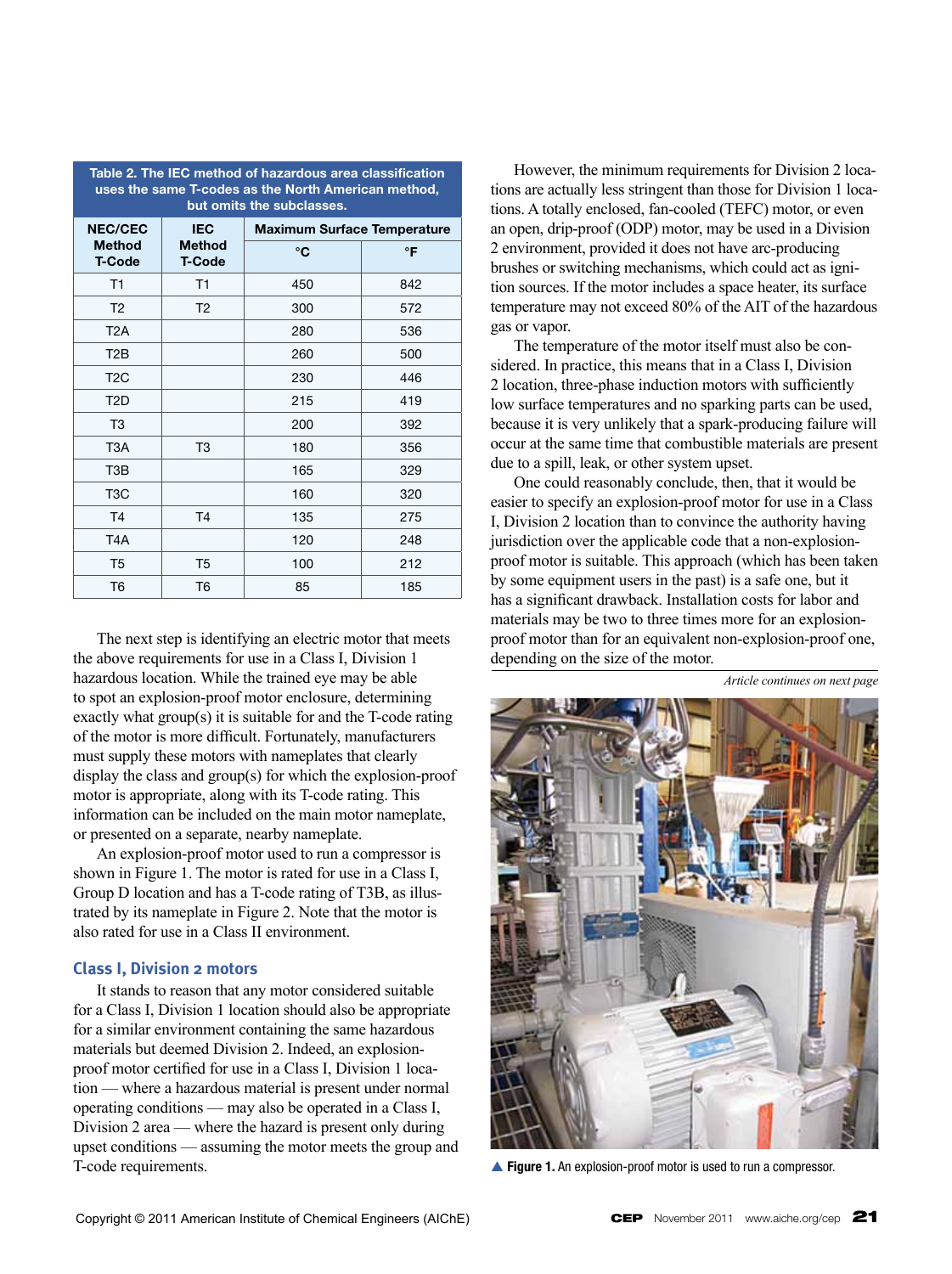## Back to Basics



▲ Figure 2. This nameplate indicates that the motor in Figure 1 is rated for use in a Class I, Group D location and has a T-code rating of T3B. Note that the motor is also rated for use in a Class II environment.

Third-party certifying authorities such as Underwriters Laboratories (UL) and the Canadian Standards Association (CSA) certify motors for use in hazardous locations. Previously, hazardous-area motors were labeled with only class, group, and T-code designations. Therefore, only explosionproof motors, required for Division 1 environments (and also suitable for Division 2 locations) were certified. Many users cited this as the main reason for specifying a certified explosion-proof motor for use in a Division 2 location. More recently, non-explosion-proof motors that meet the requirements of, and are specifically certified and labeled for, Class I, Division 2 environments became available.

Now that the certification of motors has been expanded for Class I locations, the use of explosion-proof motors in Division 2 areas should generally be avoided. Otherwise, the process for specifying a motor for such a location is very similar to that for selecting one for Division 1. The motor manufacturer must still affix a label detailing the Class (I), Division (2), and Group (A, B, C and/or D). Furthermore, the T-code of the motor, also shown on the nameplate, must identify a maximum surface temperature below the AIT of the hazardous material.

## **Class II motors**

While Division 1 motors in Class I locations must be explosion-proof, Class II, Division 1 motors must be dustignition-proof. The characteristics of dust-ignition-proof motors differ from those of their Class I counterparts. One important distinction is that the enclosure of a dust-ignitionproof motor is designed to exclude hazardous materials. Whereas hazardous materials are assumed to pervade the inside of an explosion-proof motor, making an internal explosion possible, explosive mixtures of particles in air

should never reach the inside of a dust-ignition-proof motor.

Since the risk of an explosion occurring inside a dustignition-proof motor is minimal, a major focus of its design is on maintaining a surface temperature below the AIT of the hazardous material. In practice, motors sometimes operate under a covering of dust, with constant contact between the combustible substance and the hot surface. Further aggravating the situation is the fact that an accumulation of dust can inhibit the motor's ability to dissipate heat. The T-code of a dust-ignition-proof motor is therefore just as important as the temperature rating for an explosion-proof motor — in a Class II, Division 1 location, the T-code of the motor must correspond to a maximum surface temperature below the AIT of the hazardous dust. Nameplate requirements for Class I and Class II locations are essentially the same — the class, group, and T-code of the motor must be clearly displayed.

Figure 1 shows a motor that is rated as both explosionproof and dust-ignition-proof. The motor's nameplate indicates that the motor is approved for Class I, Group D, and Class II, Groups F and G, with a T-code rating of T3B.

As with the use of explosion-proof motors in Class I, Division 2 environments, dust-ignition-proof motors are acceptable, but not necessary, in Class II, Division 2 areas. In these locations, totally enclosed (pipe-ventilated, nonventilated, or fan-cooled) motors may be used, provided the maximum surface temperature requirements are met.

#### **Inverter-duty motors**

In cases where an AC induction motor's load may vary, variable-frequency drive (VFD) controllers are often employed. A VFD controls the rotational speed of a motor by changing the fixed frequency of the supplied voltage to a variable frequency. The use of VFD motors improves efficiency and allows for better process control. However, VFDs can cause additional heating of the motor, which must be taken into consideration if the VFD motor is to be operated in an area classified as hazardous.

One way in which VFDs cause excessive motor heating is through harmonic currents. A VFD distorts the sinusoidal voltage and current waveform of the input, producing higher-frequency harmonics. These harmonic currents cause an increase in the overall current draw of the motor. However, they do not create any useful torque at the shaft, so only serve to increase the amount of heat generated by the motor.

A VFD can also cause additional heating by slowing the rotation of the motor shaft *(5)*. When the speed of a rotating shaft is reduced, less air flows over the motor, decreasing the air's ability to cool the motor. Therefore, a VFD-controlled motor will tend to run at a higher temperature as its speed drops.